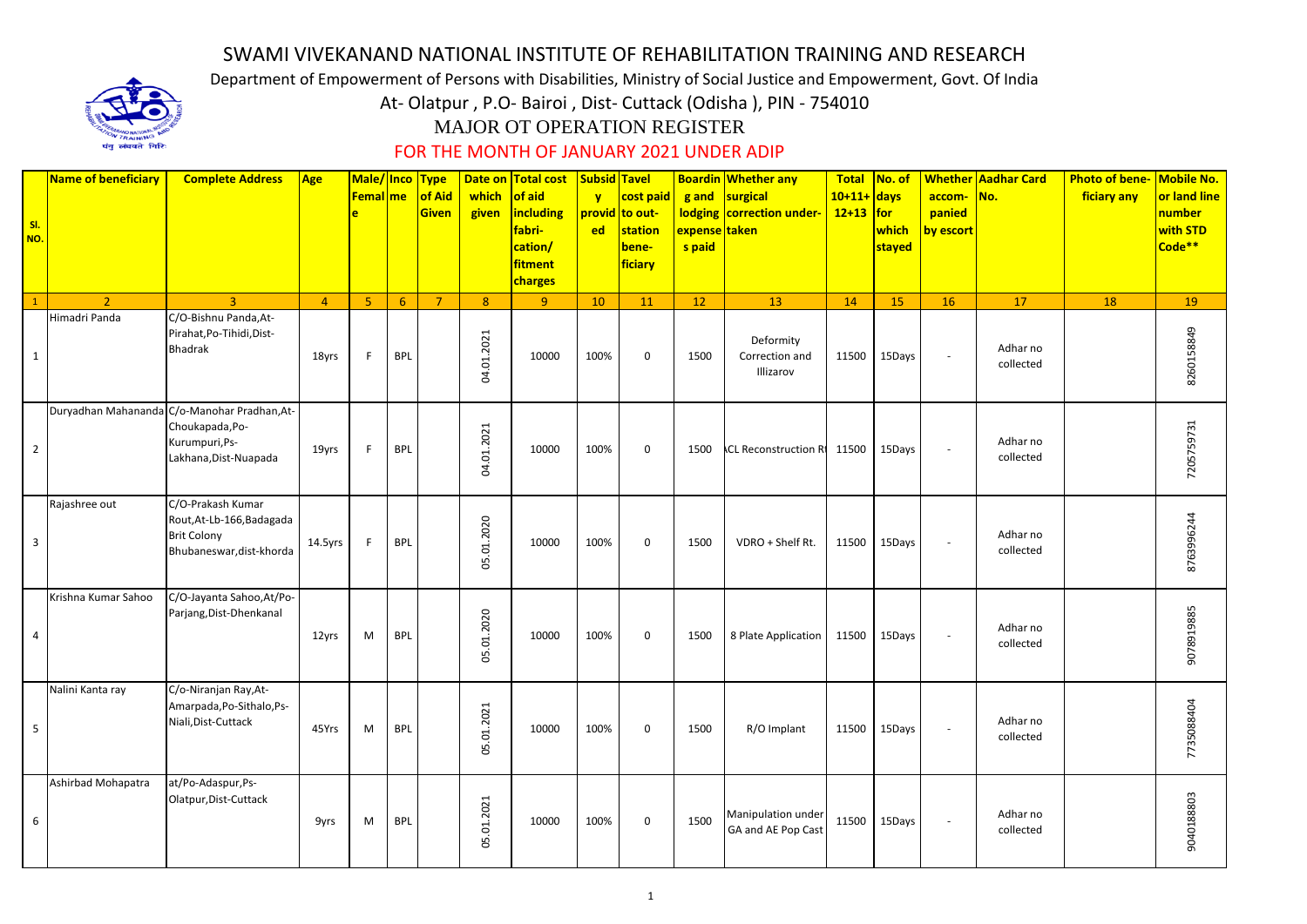| SI.<br>NO.     | <b>Name of beneficiary</b> | <b>Complete Address</b>                                             | <b>Age</b>     | Male/Inco<br><b>Femal</b> me<br>e |            | <b>Type</b><br>of Aid<br><b>Given</b> | which<br>given | Date on Total cost<br>of aid<br><b>including</b><br>fabri-<br>cation/<br>fitment<br>charges | <b>Subsid Tavel</b><br>$\mathbf{v}$<br><b>ed</b> | cost paid<br>provid to out-<br>station<br>bene-<br>ficiary | g and<br><mark>expense taken</mark><br>s paid | <b>Boardin Whether any</b><br>surgical<br>lodging correction under- | Total No. of<br>$10+11+$ days<br>$12+13$ for | which<br>stayed | accom-<br>panied<br>by escort | <b>Whether Aadhar Card</b><br>No. | <b>Photo of bene-</b><br>ficiary any | Mobile No.<br>or land line<br>number<br>with STD<br>Code <sup>**</sup> |
|----------------|----------------------------|---------------------------------------------------------------------|----------------|-----------------------------------|------------|---------------------------------------|----------------|---------------------------------------------------------------------------------------------|--------------------------------------------------|------------------------------------------------------------|-----------------------------------------------|---------------------------------------------------------------------|----------------------------------------------|-----------------|-------------------------------|-----------------------------------|--------------------------------------|------------------------------------------------------------------------|
| $\mathbf{1}$   | $\overline{2}$             | $\overline{3}$                                                      | $\overline{4}$ | 5 <sub>o</sub>                    | 6          | $\overline{7}$                        | 8              | 9 <sup>°</sup>                                                                              | 10                                               | <b>11</b>                                                  | 12                                            | 13                                                                  | 14                                           | 15              | 16                            | 17                                | <b>18</b>                            | 19                                                                     |
| $\overline{7}$ | Karan                      | C/O-Subash Kamat At-<br>Navtoli PO/Dist-<br>Madhubani State-Bihar   | 2.6yrs         | M                                 | <b>BPL</b> |                                       | 06.01.2021     | 10000                                                                                       | 100%                                             | $\mathbf 0$                                                | 1500                                          | Ch OM LtFemur                                                       | 11500                                        | 15Days          | $\overline{\phantom{a}}$      | Adhar no<br>collected             |                                      | 9999512440                                                             |
| 8              | <b>Bidyadhar Swain</b>     | C/O-Bhagaban Swain<br>At/po-Kamira Dist-Boudh                       | 52yrs          | m                                 | <b>BPL</b> |                                       | 06.01.2021     | 10000                                                                                       | 100%                                             | $\mathbf 0$                                                | 1500                                          | <b>CL Reconstruction Rt</b>                                         | 11500                                        | 15Days          | $\overline{\phantom{a}}$      | Adhar no<br>collected             |                                      | 9777491122                                                             |
| 9              | Subrat Barik               | C/O-Subash Barik At-<br>Brahmanbati PO-<br>Badamalei Dist-Cuttack   | 17yrs          | M                                 | <b>BPL</b> |                                       | 06.01.2021     | 10000                                                                                       | 100%                                             | $\pmb{0}$                                                  | 1500                                          | VDRO + Shelf Rt.                                                    | 11500                                        | 15Days          | $\overline{\phantom{a}}$      | Adhar no<br>collected             |                                      | 8280939846                                                             |
| 10             | Krish Gauda                | C/O-Santosh Gauda At-<br>Baradabi Ipo-Dharakot<br>Dist-Ganjam       | 1yr            | M                                 | <b>BPL</b> |                                       | 07.01.2021     | 10000                                                                                       | 100%                                             | 0                                                          | 1500                                          | <b>PMSTR Bil</b>                                                    | 11500                                        | 15Days          | $\overline{\phantom{a}}$      | Adhar no<br>collected             |                                      | 9879966308                                                             |
| 11             | Himansu Dalei              | c/o-Akshya Dalai At-Sugo<br>PO-Gopaljiu Dist-Bhadrak                | 13yrs          | M                                 | <b>BPL</b> |                                       | 07.01.2021     | 10000                                                                                       | 100%                                             | $\mathbf 0$                                                | 1500                                          | R/O Implant                                                         | 11500                                        | 15Days          | $\sim$                        | Adhar no<br>collected             |                                      | 9348907582                                                             |
| 12             | Tanushree Meher            | Makrdhwaj Meher A t/po-<br>Bausuni Dist-Boudh                       | 10Month        | -F                                | <b>BPL</b> |                                       | 11.01.2021     | 10000                                                                                       | 100%                                             | $\mathbf 0$                                                | 1500                                          | eiease of MedialThig 11500                                          |                                              | 15Days          | $\overline{\phantom{a}}$      | Adhar no<br>collected             |                                      | 9938777784                                                             |
| 13             | Bibhuti Charan Behera      | c/o-Bihari Charan Be hera<br>At/po-Kasarda PS-Niali<br>Dist-Cuttack | 35yrs          | M                                 | <b>BPL</b> |                                       | 11.01.2021     | 10000                                                                                       | 100%                                             | $\mathbf 0$                                                | 1500                                          | <b>ACL Reconstruction Rt 11500</b>                                  |                                              | 15Days          | $\sim$                        | Adhar no<br>collected             |                                      | 8093109119                                                             |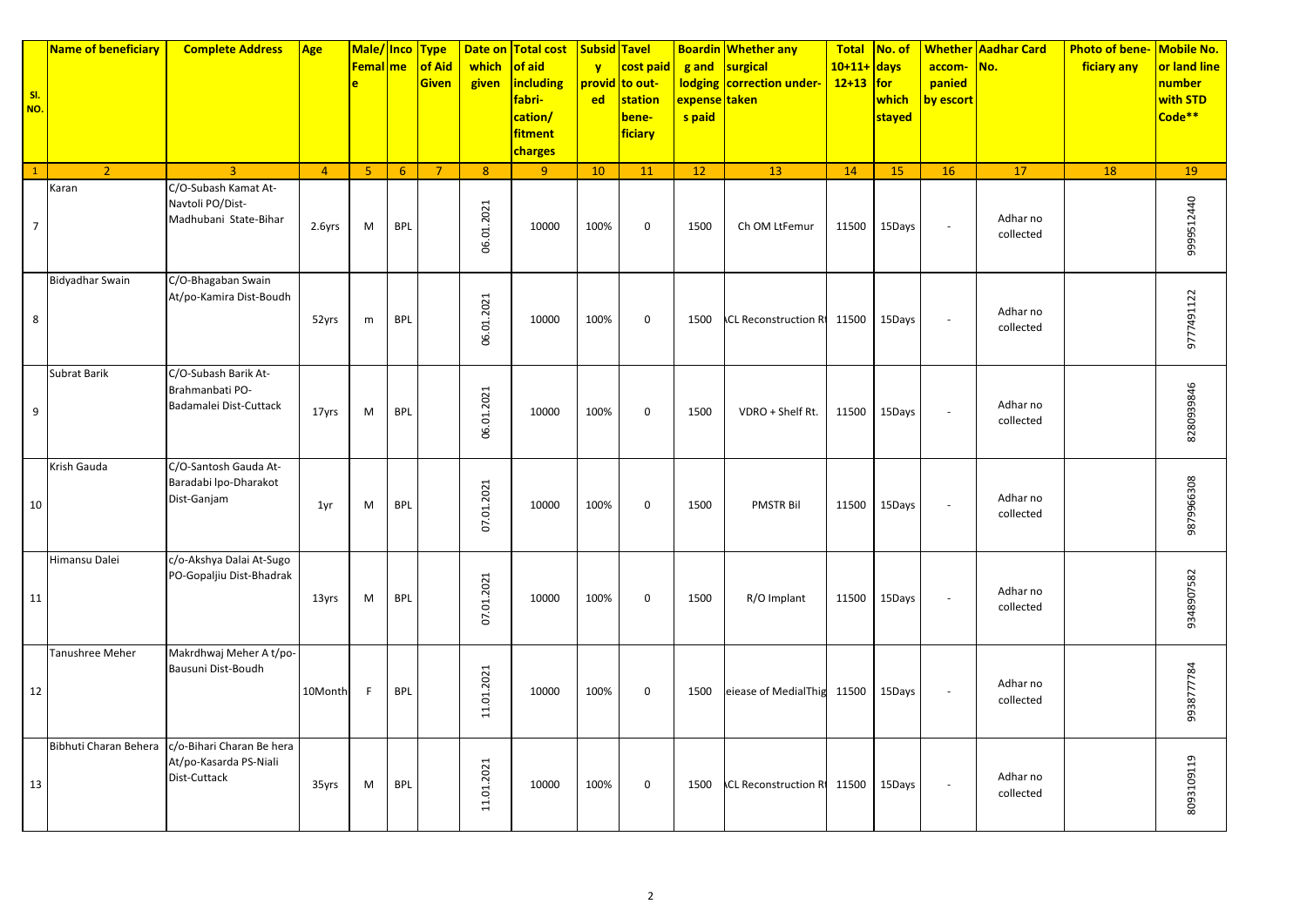| SI.<br>NO.   | Name of beneficiary | <b>Complete Address</b>                                              | <b>Age</b>     | Male/Inco<br><b>Femal</b> me<br>e |            | <b>Type</b><br>of Aid<br><b>Given</b> | which<br>given | Date on Total cost<br>of aid<br>including<br>fabri-<br>cation/<br>fitment<br>charges | <b>Subsid Tavel</b><br>$\mathbf{v}$<br><b>ed</b> | cost paid<br>provid to out-<br>station<br>bene-<br>ficiary | g and<br>expense <mark>taken</mark><br>s paid | <b>Boardin Whether any</b><br>surgical<br>lodging   correction under- | Total No. of<br>$10+11+$ days<br>$12+13$ for | which<br>stayed | accom-<br>panied<br>by escort | <b>Whether Aadhar Card</b><br>No. | <b>Photo of bene-</b><br>ficiary any | Mobile No.<br>or land line<br>number<br>with STD<br>Code <sup>**</sup> |
|--------------|---------------------|----------------------------------------------------------------------|----------------|-----------------------------------|------------|---------------------------------------|----------------|--------------------------------------------------------------------------------------|--------------------------------------------------|------------------------------------------------------------|-----------------------------------------------|-----------------------------------------------------------------------|----------------------------------------------|-----------------|-------------------------------|-----------------------------------|--------------------------------------|------------------------------------------------------------------------|
| $\mathbf{1}$ | $\overline{2}$      | $\overline{3}$                                                       | $\overline{4}$ | 5 <sub>o</sub>                    | 6          | 7 <sup>2</sup>                        | 8              | 9 <sup>°</sup>                                                                       | 10                                               | 11                                                         | 12 <sup>7</sup>                               | 13                                                                    | 14                                           | 15              | 16                            | 17                                | 18                                   | 19                                                                     |
| 14           | Badal Majhi         | C/O-Bhojraj Majhi At/PO-<br>Bhatli Dist-Bargarh                      | 2yr 6m         | M                                 | <b>BPL</b> |                                       | 11.01.21       | 10000                                                                                | 100%                                             | $\mathsf 0$                                                | 1500                                          | nent and deformity c                                                  | 11500                                        | 15Days          | $\overline{\phantom{a}}$      | Adhar no<br>collected             |                                      | 9078882508                                                             |
| 15           | Adweek Sharma       | C/o-Rabi Sharma At/po-<br><b>BBSR Dist-Khorda</b>                    | 1yr            | M                                 | <b>BPL</b> |                                       | 11.01.21       | 10000                                                                                | 100%                                             | $\mathbf 0$                                                | 1500                                          | E POP Cast UNDER G                                                    | 11500                                        | 15Days          | $\overline{\phantom{a}}$      | Adhar no<br>collected             |                                      | 7205296649                                                             |
| 16           | Mamata Padhiary     | Bishi Kesan Padhiary At-<br>Chandamani PO-Dangipita<br>Dist-Baleswar | 1.6yrs         | F.                                | <b>BPL</b> |                                       | 12.01.2021     | 10000                                                                                | 100%                                             | $\mathbf 0$                                                | 1500                                          | Corticotomy                                                           | 11500                                        | 15Days          | $\blacksquare$                | Adhar no<br>collected             |                                      | 7873789318                                                             |
| 17           | Babli Rana          | c/o-Naresh Rana At-<br>Kulungapali PO-Gaisilat<br>Dist-Bargarh       | 10Month        | -F                                | <b>BPL</b> |                                       | 12.01.2021     | 10000                                                                                | 100%                                             | $\mathbf 0$                                                | 1500                                          | <b>Band Release</b>                                                   | 11500                                        | 15Days          | ÷,                            | Adhar no<br>collected             |                                      | 7327807734                                                             |
| 18           | Sujit Ghadai        | C/O-Late Purna Chandra<br>Ghadei At/po-Bhogarai<br>Dist-Balesw ar    | 41yrs          | M                                 | <b>BPL</b> |                                       | 12.01.2021     | 10000                                                                                | 100%                                             | $\mathbf 0$                                                | 1500                                          | I/D                                                                   | 11500                                        | 15Days          | $\overline{\phantom{a}}$      | Adhar no<br>collected             |                                      | 7853048035                                                             |
| 19           | Ishani Baral        | C/O-Kulamani Baral At-<br>Alijanga PO-Aruha Dist-<br>Jajpur          | 1YR            | F.                                | <b>BPL</b> |                                       | 13.01.2021     | 10000                                                                                | 100%                                             | $\boldsymbol{0}$                                           | 1500                                          | ORIF Rt                                                               | 11500                                        | 15Days          | $\overline{\phantom{a}}$      | Adhar no<br>collected             |                                      | 9938403279                                                             |
| 20           | Subham Ku Prusty    | C/O-Dandahari Prusty At/-<br>Podadiha Dist-Khorda                    | 14yrs          | M                                 | <b>BPL</b> |                                       | 13.01.2021     | 10000                                                                                | 100%                                             | $\mathbf 0$                                                | 1500                                          | RTHO SUNV correctic 11500                                             |                                              | 15Days          | $\overline{\phantom{a}}$      | Adhar no<br>collected             |                                      | 6372121173                                                             |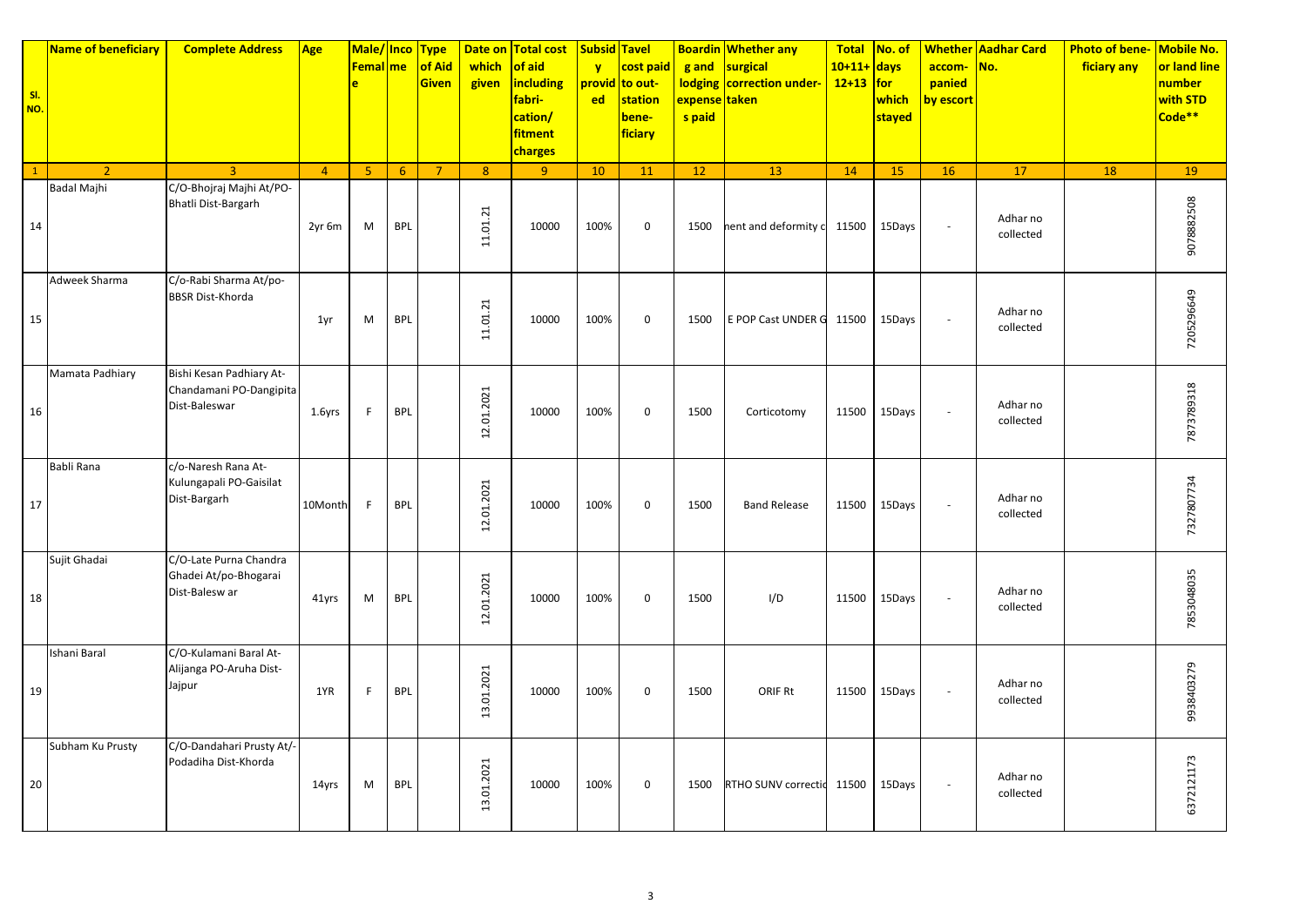| SI.<br>NO.   | Name of beneficiary     | <b>Complete Address</b>                                                        | Age            | Male/ Inco<br><b>Femal</b> me<br>ė |            | <b>Type</b><br>of Aid<br><b>Given</b> | Date on<br>which<br>given | <b>Total cost</b><br>of aid<br><b>including</b><br>fabri-<br>cation/<br>fitment<br>charges | <b>Subsid Tavel</b><br>$\mathbf{v}$<br>ed | cost paid<br>provid to out-<br>station<br>bene-<br>ficiary | g and<br><b>lodging</b><br>expense taken<br>s paid | <b>Boardin Whether any</b><br>surgical<br>correction under- | <b>Total</b><br>$10+11+$ days<br>$12+13$ for | No. of<br>which<br>stayed | accom-<br>panied<br>by escort | <b>Whether Aadhar Card</b><br>No. | <b>Photo of bene-</b><br>ficiary any | Mobile No.<br>or land line<br>number<br>with STD<br>Code <sup>**</sup> |
|--------------|-------------------------|--------------------------------------------------------------------------------|----------------|------------------------------------|------------|---------------------------------------|---------------------------|--------------------------------------------------------------------------------------------|-------------------------------------------|------------------------------------------------------------|----------------------------------------------------|-------------------------------------------------------------|----------------------------------------------|---------------------------|-------------------------------|-----------------------------------|--------------------------------------|------------------------------------------------------------------------|
| $\mathbf{1}$ | $\overline{2}$          | $\overline{3}$                                                                 | $\overline{4}$ | $\overline{5}$                     | 6          | $\overline{7}$                        | 8                         | 9 <sup>°</sup>                                                                             | 10                                        | 11                                                         | 12                                                 | 13                                                          | 14                                           | 15                        | 16                            | 17                                | 18                                   | 19                                                                     |
| 21           | Sadananda Sahoo         | C/O-Nityananda Sahoo<br>At/po-Routrapur Dist-Puri                              | 14yrs          | M                                  | <b>BPL</b> |                                       | 13.01.2021                | 10000                                                                                      | 100%                                      | $\mathbf 0$                                                | 1500                                               | R/O Implant                                                 | 11500                                        | 15Days                    | ÷,                            | Adhar no<br>collected             |                                      | 8260503050                                                             |
| 22           | Trisha Mohanty          | C/O-Lalit Prasad Mohanty<br>At-AbhapurPO-<br>Brajarajnagar Dist-<br>Jharsuguda | 2.6month       | M                                  | <b>BPL</b> |                                       | 14.01.2021                | 10000                                                                                      | 100%                                      | $\mathbf 0$                                                | 1500                                               | ue Release and centr                                        | 11500                                        | 15Days                    | ÷,                            | Adhar no<br>collected             |                                      | 8249283711                                                             |
| 23           | Susanta Tarai           | C/O-Ramchandra Tarai At-<br>Dhabaleswar PO-<br>Choudwar Dist-Cuttack           | 39yrs          | M                                  | <b>BPL</b> |                                       | 14.01.2021                | 10000                                                                                      | 100%                                      | $\mathbf 0$                                                | 1500                                               | ctiveosteotomy and p                                        | 11500                                        | 15Days                    | $\bar{a}$                     | Adhar no<br>collected             |                                      | 8342051634                                                             |
| 24           | Nimesh Sandh            | C/O-Dhwaj Kumar Sandh<br>At-Mohgaon PO-<br>Mahasamund State-<br>Chhatishgarh   | 2yrs           | M                                  | <b>BPL</b> |                                       | 15.01.2021                | 10000                                                                                      | 100%                                      | $\mathbf 0$                                                | 1500                                               | enotomy LtAEPOPCas                                          | 11500                                        | 15Days                    | ÷,                            | Adhar no<br>collected             |                                      | 6268415926                                                             |
| 25           | <b>Asirbad Puspalak</b> | Asisk Ku Puspalak At-<br>Bhagabatpur PO-Sadar<br>Dist-Mayurbhanj               | 2month         | M                                  | <b>BPL</b> |                                       | 15.01.2021                | 10000                                                                                      | 100%                                      | $\mathbf 0$                                                | 1500                                               | <b>Tenotomy Bil</b>                                         | 11500                                        | 15Days                    | ÷,                            | Adhar no<br>collected             |                                      | 8249250714                                                             |
| 26           | Riya Nath               | C/O-Ratnakar Nath At/po-<br>Dehurda PS-Bhograi Dist-<br>Balsore                | 4yrs           | F.                                 | <b>BPL</b> |                                       | 18.01.2021                | 10000                                                                                      | 100%                                      | $\mathbf 0$                                                | 1500                                               | FLHAM                                                       | 11500                                        | 15Days                    | $\bar{a}$                     | Adhar no<br>collected             |                                      | 9348515679                                                             |
| 27           | Sidheswar Sahoo         | C/O-Yudhistir Sahoo<br>At/PO-Bhainchua ps-<br>BalipatnaDist-Khorda             | 19yrs          | M                                  | <b>BPL</b> |                                       | 18.01.2021                | 10000                                                                                      | 100%                                      | $\mathbf 0$                                                | 1500                                               | ACL ReconstructionLt 11500                                  |                                              | 15Days                    | $\bar{a}$                     | Adhar no<br>collected             |                                      | 6370571378                                                             |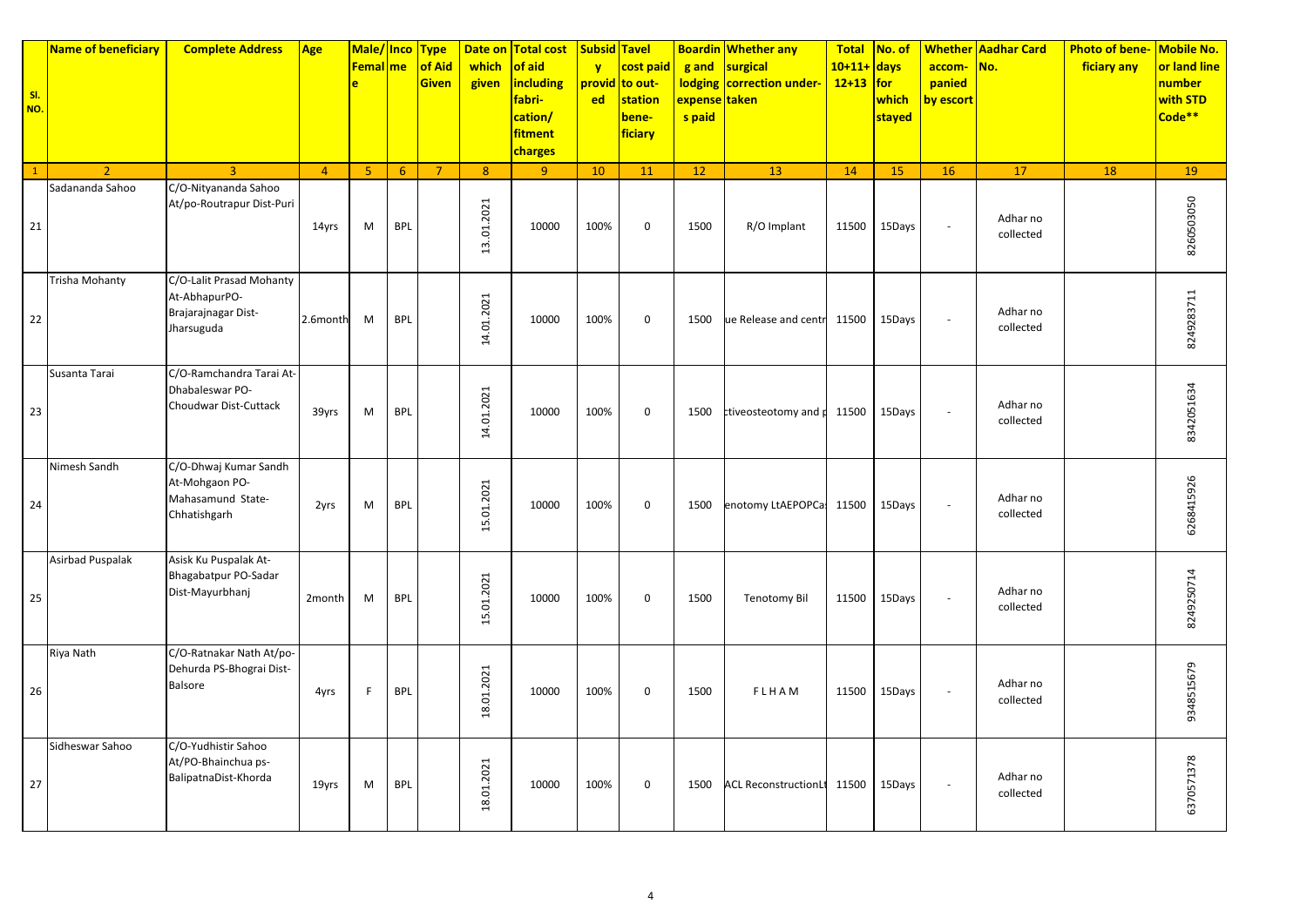| SI.<br>NO.   | <b>Name of beneficiary</b> | <b>Complete Address</b>                                                         | Age            | Male/ Inco<br><b>Femal</b> me<br>è |            | <b>Type</b><br>of Aid<br><b>Given</b> | which<br>given | Date on Total cost<br>of aid<br><b>including</b><br>fabri-<br>cation/<br>fitment<br>charges | <b>Subsid Tavel</b><br>$\mathbf{v}$<br><b>ed</b> | cost paid<br>provid to out-<br>station<br>bene-<br>ficiary | g and<br><b>lodging</b><br>expense taken<br>s paid | <b>Boardin Whether any</b><br>surgical<br>correction under- | <b>Total</b><br>$10+11+$ days<br>$12+13$ for | No. of<br>which<br>stayed | accom-<br>panied<br>by escort | <b>Whether Aadhar Card</b><br>No. | <b>Photo of bene-</b><br>ficiary any | Mobile No.<br>or land line<br><mark>number</mark><br>with STD<br>Code** |
|--------------|----------------------------|---------------------------------------------------------------------------------|----------------|------------------------------------|------------|---------------------------------------|----------------|---------------------------------------------------------------------------------------------|--------------------------------------------------|------------------------------------------------------------|----------------------------------------------------|-------------------------------------------------------------|----------------------------------------------|---------------------------|-------------------------------|-----------------------------------|--------------------------------------|-------------------------------------------------------------------------|
| $\mathbf{1}$ | $\overline{2}$             | $\overline{3}$                                                                  | $\overline{4}$ | 5 <sub>5</sub>                     | 6          | $\overline{7}$                        | $\mathbf{8}$   | 9 <sup>°</sup>                                                                              | 10                                               | 11                                                         | 12                                                 | 13                                                          | 14                                           | 15                        | 16                            | 17                                | 18                                   | 19                                                                      |
| 28           | Amulya Roy                 | C/O-Late-Padma Charan<br>Ray At-NuagaonPO-<br>Tampppalo PS-Nuagaon<br>Dist-Puri | 53yrs          | M                                  | <b>BPL</b> |                                       | 18.01.2021     | 10000                                                                                       | 100%                                             | $\mathbf 0$                                                | 1500                                               | A Reconstruction Lt                                         | 11500                                        | 15Days                    | $\overline{\phantom{a}}$      | Adhar no<br>collected             |                                      | 937944434                                                               |
| 29           | Bigyan KU Nayak            | C/O-Bidyadhar Nayak<br>At/po-Nahalpur Dist-<br>Cuttack                          | 58yrs          | M                                  | <b>BPL</b> |                                       | 18.01.2021     | 10000                                                                                       | 100%                                             | $\mathbf 0$                                                | 1500                                               | R/O Implant Rt                                              | 11500                                        | 15Days                    | ÷,                            | Adhar no<br>collected             |                                      | 9938472853                                                              |
| $30\,$       | Gayatri Pradhan            | C/O-Basudeb Prahan At-<br>Mundal PO-Kantia PS-Air<br>field BBSR Dist-Khorda     | 13yrs          | F                                  | <b>BPL</b> |                                       | 18.01.2021     | 10000                                                                                       | 100%                                             | $\mathbf 0$                                                | 1500                                               | R/O Implant                                                 | 11500                                        | 15Days                    | $\sim$                        | Adhar no<br>collected             |                                      | 9778780913                                                              |
| 31           | Anisha Khuntia             | C/O-Tullu Khuntia At-<br>Naikanipuli PO-Kodala<br>Dist-Ganjam                   | 1.4yrs         | F                                  | <b>BPL</b> |                                       | 18.01.2021     | 10000                                                                                       | 100%                                             | $\mathbf 0$                                                | 1500                                               | irial Casting Under G                                       | 11500                                        | 15Days                    | ÷,                            | Adhar no<br>collected             |                                      | 7327967475                                                              |
| 32           | Swadhin Goswami            | C/O-Dwarikanath<br>Goswami At-Panasganda<br>PO-Rajkanika Dist-<br>Kendrapara    | 12yrs          | M                                  | <b>BPL</b> |                                       | 19.01.2021     | 10000                                                                                       | 100%                                             | $\mathbf 0$                                                | 1500                                               | tension Osteotomy P                                         | 11500                                        | 15Days                    | ÷,                            | Adhar no<br>collected             |                                      | 7846977054                                                              |
| 33           | Sai Bhoi                   | C/O-Sank Bhoi At-Gunduri<br>PO-Thakurgarh Dist-<br>Anugul                       | 1yr            | M                                  | <b>BPL</b> |                                       | 19.01.2021     | 10000                                                                                       | 100%                                             | $\mathbf 0$                                                | 1500                                               | <b>PMSTR Bil</b>                                            | 11500                                        | 15Days                    | ÷,                            | Adhar no<br>collected             |                                      | 6310708054                                                              |
| 34           | Gurudeb Kerketta           | C/O-Rajesh Kerketta At-<br>Taratarinibasti PO-<br>Raurkela Dist-Sundargarh      | 4yrs           | M                                  | <b>BPL</b> |                                       | 19.01.2021     | 10000                                                                                       | 100%                                             | $\mathbf 0$                                                | 1500                                               | JESS Lt                                                     | 11500                                        | 15days                    | $\sim$                        | Adhar no<br>collected             |                                      | 7608095614                                                              |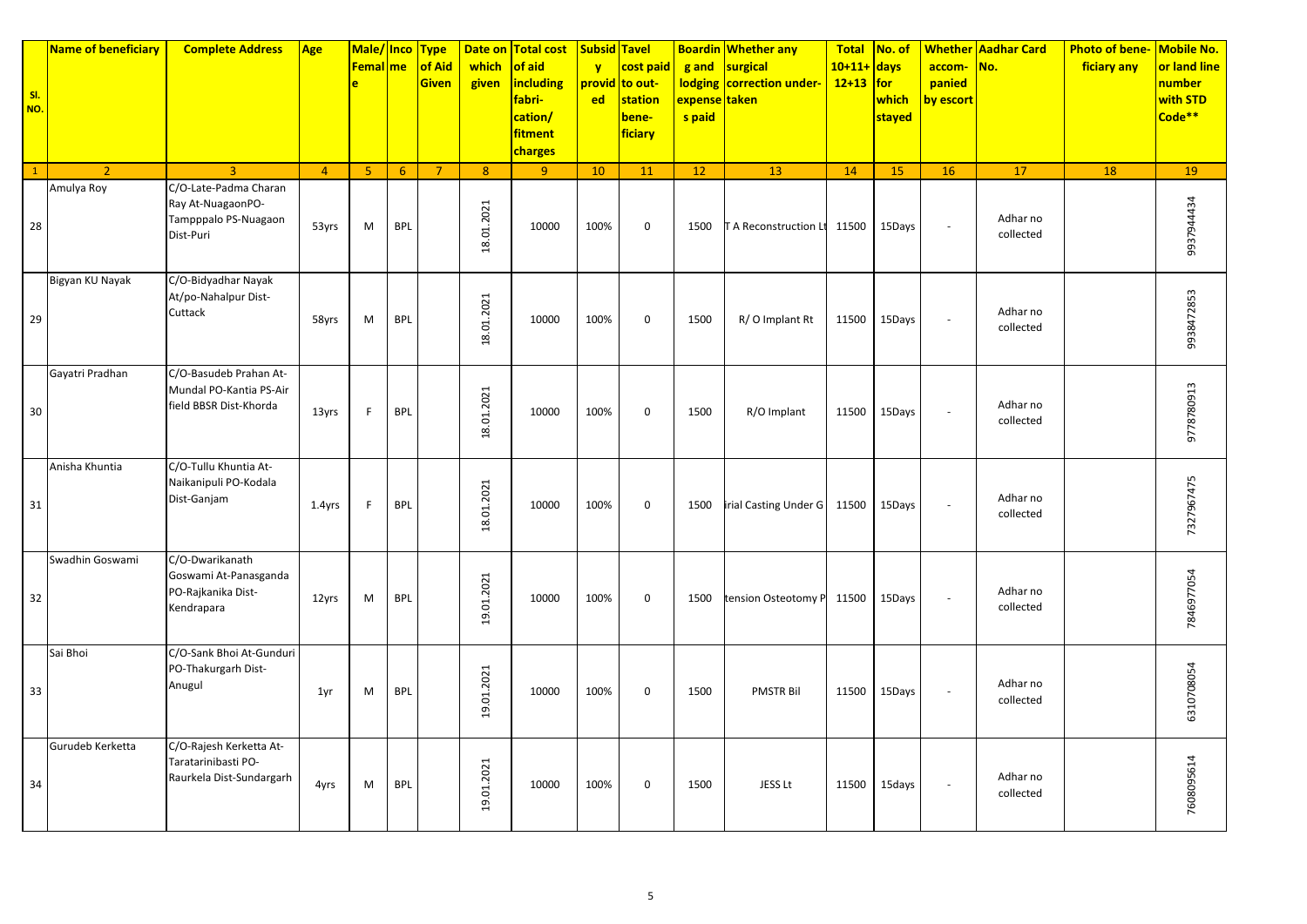| SI.<br>NO.   | Name of beneficiary                         | <b>Complete Address</b>                                                          | Age            | Male/ Inco<br><b>Femal</b> me<br>e |            | <b>Type</b><br>of Aid<br><b>Given</b> | Date on<br>which<br>given | <b>Total cost</b><br>of aid<br><b>including</b><br>fabri-<br>cation/<br>fitment<br>charges | <b>Subsid Tavel</b><br>$\mathbf{v}$<br>ed | cost paid<br>provid to out-<br>station<br>bene-<br>ficiary | g and<br><b>lodging</b><br>expense taken<br>s paid | <b>Boardin Whether any</b><br>surgical<br>correction under- | <b>Total</b><br>$10+11+$ days<br>$12+13$ for | No. of<br>which<br>stayed | accom-<br>panied<br>by escort | <b>Whether Aadhar Card</b><br>No. | <b>Photo of bene-</b><br>ficiary any | Mobile No.<br>or land line<br>number<br>with STD<br>Code <sup>**</sup> |
|--------------|---------------------------------------------|----------------------------------------------------------------------------------|----------------|------------------------------------|------------|---------------------------------------|---------------------------|--------------------------------------------------------------------------------------------|-------------------------------------------|------------------------------------------------------------|----------------------------------------------------|-------------------------------------------------------------|----------------------------------------------|---------------------------|-------------------------------|-----------------------------------|--------------------------------------|------------------------------------------------------------------------|
| $\mathbf{1}$ | $\overline{2}$                              | $\overline{3}$                                                                   | $\overline{4}$ | $\overline{5}$                     | 6          | $\overline{7}$                        | 8 <sup>°</sup>            | 9 <sup>°</sup>                                                                             | 10                                        | 11                                                         | 12                                                 | 13                                                          | 14                                           | 15                        | 16                            | 17                                | 18                                   | 19                                                                     |
| 35           | Sabnam Bibi                                 | C/O-Sk Inamul Inam At/po-<br>Majhihar Basti Dist-<br>Khorda                      | 39yrs          | F                                  | <b>BPL</b> |                                       | 20.01.2021                | 10000                                                                                      | 100%                                      | $\mathbf 0$                                                | 1500                                               | liagnostic Arthroscop 11500                                 |                                              | 15days                    | ÷,                            | Adhar no<br>collected             |                                      | 80066097                                                               |
| 36           | Rudr aprasad Nayak                          | c/o-Srinibas NayakAt-<br>Kumbhiput PO-<br>Panchagaon Dist-Cuttack                | 10yrs          | M                                  | <b>BPL</b> |                                       | 20.01.2021                | 10000                                                                                      | 100%                                      | $\mathbf 0$                                                | 1500                                               | R/O implant Rt                                              | 11500                                        | 15das                     | ÷,                            | Adhar no<br>collected             |                                      | 7735237544                                                             |
| 37           | Smruti Rekha Dalei                          | C/O-Balkrishna Dalei At-<br>Kusti PO-Kakatpur Dist-<br>Puri                      | 9yrs           | F                                  | <b>BPL</b> |                                       | 20.01.2021                | 10000                                                                                      | 100%                                      | $\mathbf 0$                                                | 1500                                               | K Wire Fixation Lt                                          | 11500                                        | 15days                    | $\bar{a}$                     | Adhar no<br>collected             |                                      | 8455959582                                                             |
| 38           | Asutosh Ayusman Raut C/O-Malaya Ku Raut At- | Bataharichandanpur PO-<br>Ghatgaon                                               | 11months       | M                                  | <b>BPL</b> |                                       | 20.01.2021                | 10000                                                                                      | 100%                                      | $\mathbf 0$                                                | 1500                                               | Tenotomy Rt                                                 | 11500                                        | 15days                    | ÷,                            | Adhar no<br>collected             |                                      | 2895544493                                                             |
| 39           | Bhagyadhar Behera                           | C/O-Bishnu Behera, At/Po-<br>Ershama, Dist-J.s Pur                               | 44yrs          | M                                  | <b>BPL</b> |                                       | 21.01.2021                | 10000                                                                                      | 100%                                      | $\mathbf 0$                                                | 1500                                               | ony procedure Rt Foc                                        | 11500                                        | 15days                    | $\sim$                        | Adhar no<br>collected             |                                      | 9668757537                                                             |
| 40           | Shreeyansh Mahakur                          | C/O-Susant mahakur, At-<br>Baladi, Po-Narayanpur, Ps-<br>Tarava, Dist-Subarnapur | 2yrs           | M                                  | <b>BPL</b> |                                       | 21.01.2021                | 10000                                                                                      | 100%                                      | $\mathbf 0$                                                | 1500                                               | PMSTR Rt.                                                   | 11500                                        | 15days                    | ä,                            | Adhar no<br>collected             |                                      | 9937144188                                                             |
| 41           | Jangyashree Samal                           | C/o-Pratap Samal, At/Po-<br>Bari, Dist-Jajpur                                    | 6yrs           | F                                  | <b>BPL</b> |                                       | 21.01.2021                | 10000                                                                                      | 100%                                      | $\mathbf 0$                                                | 1500                                               | French Osteotomy Rt 11500                                   |                                              | 15days                    | $\bar{a}$                     | Adhar no<br>collected             |                                      | 9556972850                                                             |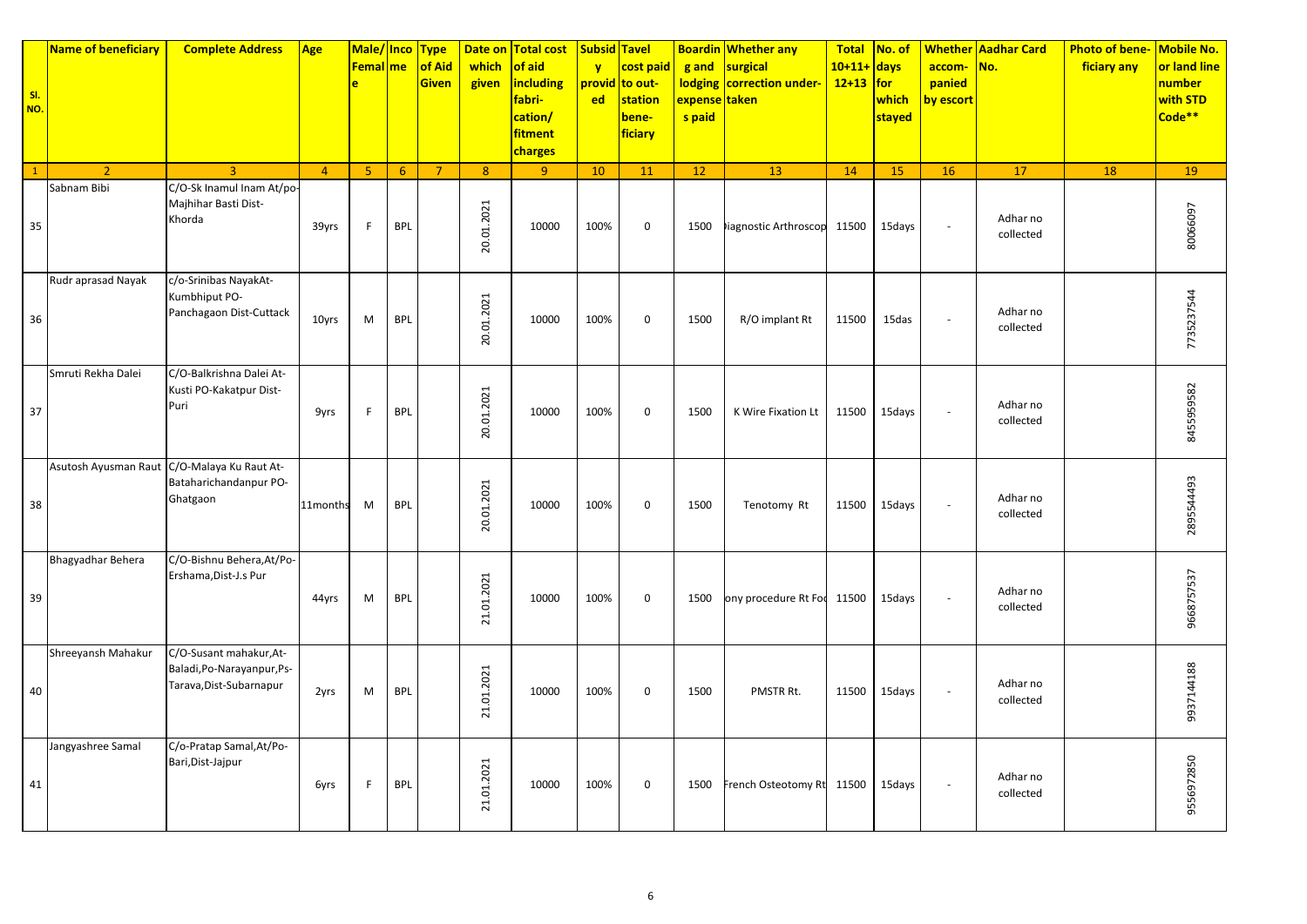| SI.<br>NO.   | Name of beneficiary          | <b>Complete Address</b>                                                                         | Age            | Male/ Inco<br><b>Femal</b> me<br>ė |                 | <b>Type</b><br>of Aid<br><b>Given</b> | Date on<br>which<br>given | <b>Total cost</b><br>of aid<br><b>including</b><br>fabri-<br>cation/<br><b>fitment</b><br><b>charges</b> | <b>Subsid Tavel</b><br>$\mathbf{v}$<br><b>ed</b> | cost paid<br>provid to out-<br>station<br>bene-<br>ficiary | g and<br><b>lodging</b><br>expense taken<br>s paid | <b>Boardin Whether any</b><br>surgical<br>correction under- | <b>Total</b><br>$10+11+$ days<br>$12+13$ for | No. of<br>which<br>stayed | accom-<br>panied<br>by escort | <b>Whether Aadhar Card</b><br>No. | <b>Photo of bene-</b><br>ficiary any | Mobile No.<br>or land line<br>number<br>with STD<br>Code <sup>**</sup> |
|--------------|------------------------------|-------------------------------------------------------------------------------------------------|----------------|------------------------------------|-----------------|---------------------------------------|---------------------------|----------------------------------------------------------------------------------------------------------|--------------------------------------------------|------------------------------------------------------------|----------------------------------------------------|-------------------------------------------------------------|----------------------------------------------|---------------------------|-------------------------------|-----------------------------------|--------------------------------------|------------------------------------------------------------------------|
| $\mathbf{1}$ | $\overline{2}$               | $\mathbf{R}$                                                                                    | $\overline{4}$ | $\overline{5}$                     | $6\overline{6}$ | $\overline{7}$                        | 8                         | 9                                                                                                        | 10                                               | 11                                                         | 12                                                 | 13                                                          | 14                                           | 15                        | 16                            | 17                                | 18                                   | 19                                                                     |
| 42           | Sangeeta Mallick             | C/O-Subhas mallick, At-<br>Rench Sasan, Po-Rench, Ps-<br>Nimapara, dist-Puri                    | 7yrs           | F.                                 | <b>BPL</b>      |                                       | 21.01.2021                | 10000                                                                                                    | 100%                                             | $\mathbf 0$                                                | 1500                                               | VDRO Rt.                                                    | 11500                                        | 15days                    | ÷,                            | Adhar no<br>collected             |                                      | 9040266537                                                             |
| 43           | Santosh Ku Sahoo             | C/O-Purna ch Sahoo At/po-<br>Jatni Dist-Khorda                                                  | 27yrs          | M                                  | <b>BPL</b>      |                                       | 25.01.2021                | 10000                                                                                                    | 100%                                             | $\mathbf 0$                                                | 1500                                               | <b>Excission Biopsy Lt</b>                                  | 11500                                        | 15days                    | $\bar{a}$                     | Adhar no<br>collected             |                                      | 7978615400                                                             |
| 44           | <b>Udbita Tripathy</b>       | C/O-Laxmidhar Tripathy<br>At-Madhusudanpalli PO-<br>Railway colony Dist-<br>Sundargarh          | 5yrs           | F.                                 | <b>BPL</b>      |                                       | 27.01.2021                | 10000                                                                                                    | 100%                                             | $\mathbf 0$                                                | 1500                                               | Quadricepsplasty Rt 11500                                   |                                              | 15days                    | ÷,                            | Adhar no<br>collected             |                                      | 8480734572                                                             |
| 45           | Gayatri Pradhan              | C/O-Bvasudev Pradhan At-<br>Barada po-Kisannagar Dist-<br>Cuttack                               | 9yrs           | $\mathsf{F}$                       | <b>BPL</b>      |                                       | 27.01.2021                | 10000                                                                                                    | 100%                                             | $\mathbf 0$                                                | 1500                                               | T A Lengthing Rt                                            | 11500                                        | 15days                    | ÷,                            | Adhar no<br>collected             |                                      | 9090150565                                                             |
| 46           | Sunil ku Sahoo               | C/O-Pahali Sahoo At-<br>Pankapal PO-Kujang Dist-<br>Jagatsingpur                                | 20yrs          | M                                  | <b>BPL</b>      |                                       | 27.01.2021                | 10000                                                                                                    | 100%                                             | $\mathbf 0$                                                | 1500                                               | <b>ACL Reconstruction</b>                                   | 11500                                        | 15days                    | ÷,                            | Adhar no<br>collected             |                                      | 8328930821                                                             |
| 47           | Lalatendu Kesari<br>Senapati | At-Mangarajpur PO-Tihidi<br>Dist-Bhadrak                                                        | 6Months        | M                                  | <b>BPL</b>      |                                       | 27.01.2021                | 10000                                                                                                    | 100%                                             | $\mathbf 0$                                                | 1500                                               | Tenotomy                                                    | 11500                                        | 15days                    | $\bar{a}$                     | Adhar no<br>collected             |                                      | 90900083009                                                            |
| 48           | Sneha muna                   | C/o-Suresh Muna, At-<br>Sector 17, A/81, near laxmi<br>market, po-Rourkela, Dist-<br>Sundergarh | 4yrs           | F                                  | <b>BPL</b>      |                                       | 28.01.2021                | 10000                                                                                                    | 100%                                             | $\mathbf 0$                                                | 1500                                               | Deformity Correction                                        | 11500                                        | 15days                    | $\overline{\phantom{a}}$      | Adhar no<br>collected             |                                      | 9078133530                                                             |